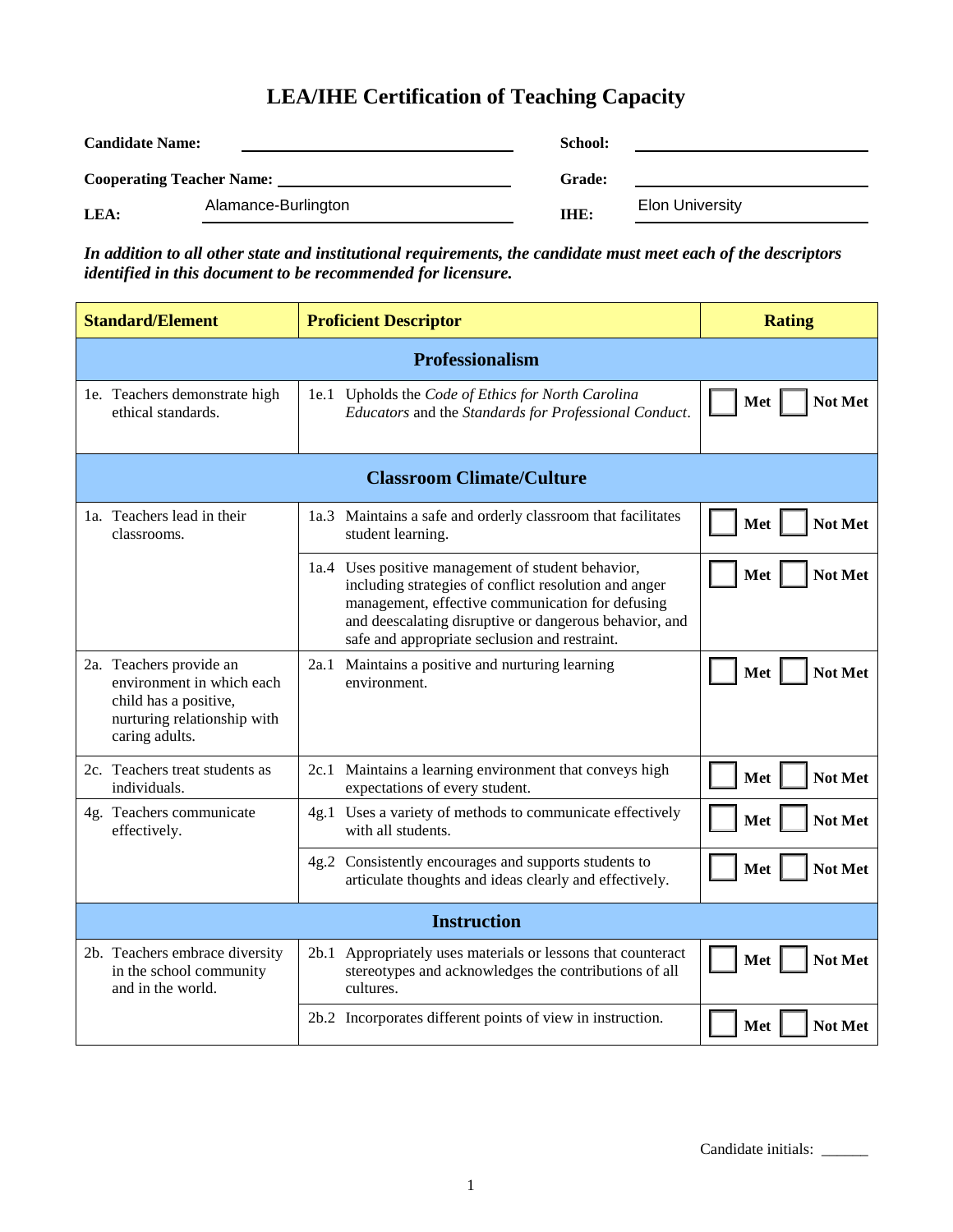| <b>Standard/Element</b>                                                                         | <b>Proficient Descriptor</b>                                                                                                                                    | <b>Rating</b>         |  |  |  |  |
|-------------------------------------------------------------------------------------------------|-----------------------------------------------------------------------------------------------------------------------------------------------------------------|-----------------------|--|--|--|--|
| 3a. Teachers align their<br>instruction with the North<br>Carolina Standard Course<br>of Study. | 3a.2 Integrates effective literacy instruction throughout the<br>curriculum and across content areas to enhance<br>students' learning.                          | Not Met<br>Met        |  |  |  |  |
| 3b. Teachers know the content<br>appropriate to their teaching<br>specialty.                    | 3b.2 Encourages students to investigate the content area to<br>expand their knowledge and satisfy their natural<br>curiosity.                                   | Met<br>Not Met        |  |  |  |  |
| 3d. Teachers make instruction<br>relevant to students.                                          | 3d.1 Integrates 21st century skills and content in instruction.                                                                                                 | Met<br>Not Met        |  |  |  |  |
| 4c. Teachers use a variety of<br>instructional methods.                                         | 4c.1 Uses a variety of appropriate methods and materials to<br>meet the needs of all students.                                                                  | Met<br>Not Met        |  |  |  |  |
| 4d. Teachers integrate and<br>utilize technology in their<br>instruction.                       | 4d.1 Integrates technology with instruction to maximize<br>students' learning.                                                                                  | Met<br>Not Met        |  |  |  |  |
| 4e. Teachers help students<br>develop critical-thinking<br>and problem-solving skills.          | 4e.1 Integrates specific instruction that helps students<br>develop the ability to apply processes and strategies for<br>critical thinking and problem solving. | Met<br>Not Met        |  |  |  |  |
| 4f. Teachers help students to<br>work in teams and develop<br>leadership qualities.             | Organizes student learning teams for the purpose of<br>4f.1<br>developing cooperation, collaboration, and student<br>leadership.                                | Met<br>Not Met        |  |  |  |  |
| <b>Evaluation/Assessment</b>                                                                    |                                                                                                                                                                 |                       |  |  |  |  |
| 1a. Teachers lead in their<br>classrooms.                                                       | 1a.1 Evaluates the progress of students toward high school<br>graduation using a variety of assessment data<br>measuring goals of the North Carolina Standard   | Met<br>Not Met        |  |  |  |  |
| 4h. Teachers use a variety of<br>methods to assess what each<br>student has learned.            | 4h.1 Uses multiple indicators, both formative and<br>summative, to monitor and evaluate students' progress<br>and to inform instruction.                        | Met<br>Not Met        |  |  |  |  |
|                                                                                                 | 4h.2 Provides evidence that students attain 21st century<br>knowledge, skills and dispositions.                                                                 | Not Met<br>Met        |  |  |  |  |
| 5a. Teachers analyze student<br>learning.                                                       | 5a.1 Uses data to provide ideas about what can be done to<br>improve students' learning.                                                                        | Met<br><b>Not Met</b> |  |  |  |  |
| <b>Impact on Student Learning</b>                                                               |                                                                                                                                                                 |                       |  |  |  |  |
| 1d. Teachers advocate for<br>schools and students.                                              | 1d.1 Implements and adheres to policies and practices<br>positively affecting students' learning                                                                | Met<br>Not Met        |  |  |  |  |
| 2d. Teachers adapt their<br>teaching for the benefit of<br>students with special needs.         | 2d.1 Cooperates with specialists and uses resources to<br>support the special learning needs of all students.                                                   | Met<br>Not Met        |  |  |  |  |
|                                                                                                 | 2d.2 Uses research-verified strategies to provide effective<br>learning activities for students with special needs.                                             | Met<br>Not Met        |  |  |  |  |